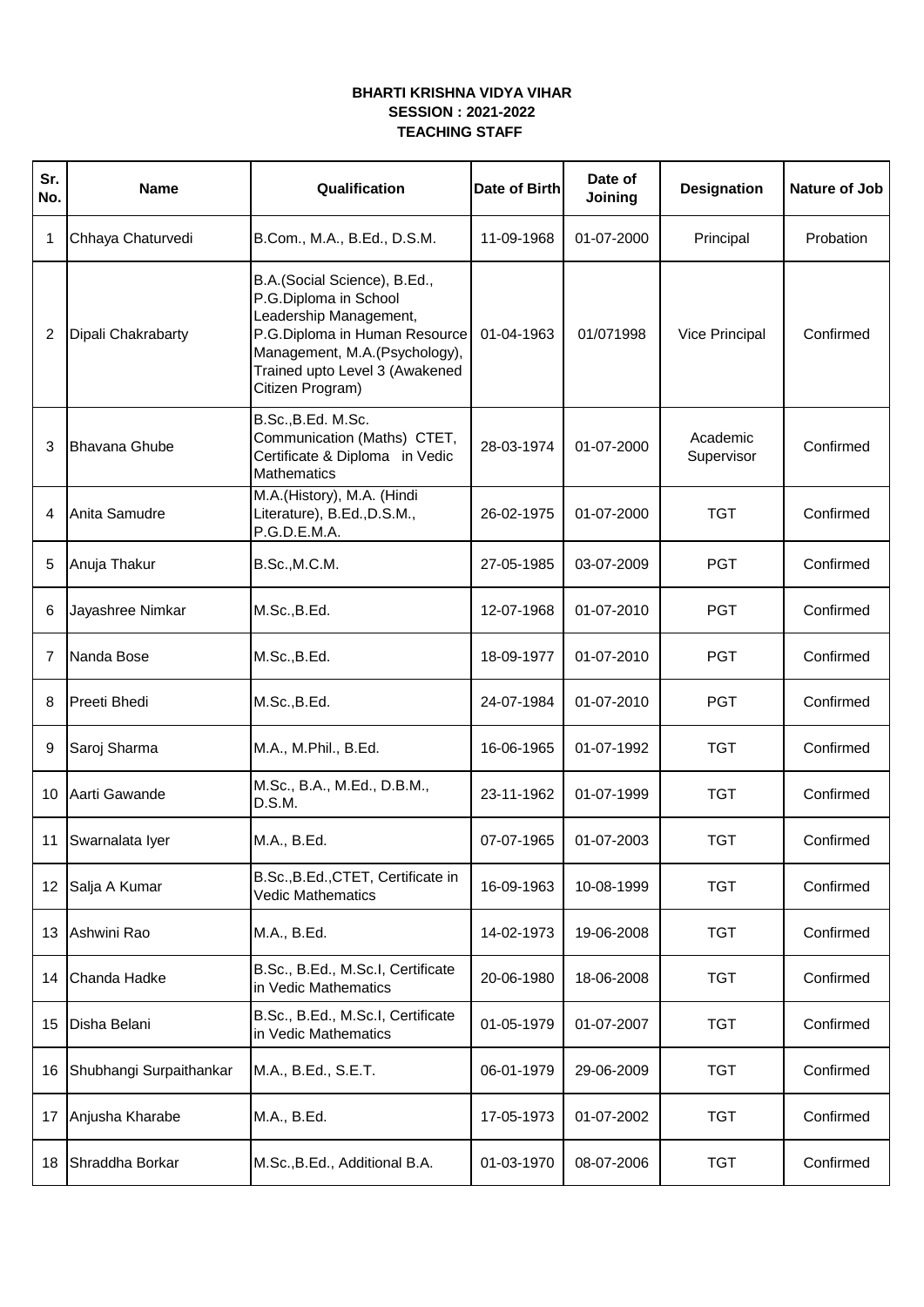| Sr.<br>No. | Name                  | Qualification                                                                    | Date of Birth | Date of<br>Joining | <b>Designation</b>                     | Nature of Job |
|------------|-----------------------|----------------------------------------------------------------------------------|---------------|--------------------|----------------------------------------|---------------|
| 19         | Smriti Fuley          | M.Sc., B.Ed.                                                                     | 22-02-1976    | 05-10-2006         | <b>PGT</b>                             | Confirmed     |
| 20         | <b>Mamta Dixit</b>    | M.Sc., B.Ed.                                                                     | 09-10-1977    | 03-07-2006         | <b>TGT</b>                             | Confirmed     |
| 21         | P.Subhalaxmi          | M.com., Additional B.A., B.Ed.                                                   | 30-01-1966    | 02-09-2003         | <b>PGT</b>                             | Confirmed     |
| 22         | Seema Satankar        | M.Com., M.A., B.Ed.                                                              | 10-12-1972    | 16-06-2014         | <b>PGT</b>                             | Confirmed     |
| 23         | Neha Seta             | M.A., B.Ed.                                                                      | 11-05-1984    | 18-06-2014         | <b>TGT</b>                             | Confirmed     |
| 24         | Smita Nagpure         | M.A., B.Ed.                                                                      | 14-11-1981    | 18-06-2014         | TGT                                    | Confirmed     |
| 25         | Harsha Singtamkar     | M.A., B.Ed.                                                                      | 05-02-1974    | 17-06-2013         | <b>PGT</b>                             | Confirmed     |
| 26         | Mrunalini Bhagat      | M.Com., M.P.Ed.                                                                  | 27-01-1969    | 14-08-2013         | <b>PGT</b>                             | Confirmed     |
| 27         | Jayashree Raulkar     | B.Sc., B.Ed.                                                                     | 09-11-1973    | 24-06-2013         | <b>TGT</b>                             | Confirmed     |
| 28         | Jyoti Gandhi          | M.A., B.Ed.                                                                      | 01-08-1970    | 01-07-2000         | TGT                                    | Confirmed     |
| 29         | Chhaya Charde         | M.A., B.Ed.                                                                      | 01-01-1968    | 19-06-2009         | <b>TGT</b>                             | Confirmed     |
| 30         | Kranti Patra          | M.A., B.Ed., M.Ed.                                                               | 10-02-1987    | 21-06-2018         | <b>TGT</b>                             | Confirmed     |
| 31         | <b>Suhas Bhalla</b>   | B.Com., B.Ed., Montessori,<br>Trained upto Level 3 (Awakened<br>Citizen Program) | 07-02-1963    | 24-08-2000         | Pre-Primary &<br>Primary<br>Supervisor | Confirmed     |
| 32         | Meghana Nagmote       | B.A., B.Ed.                                                                      | 04-02-1978    | 01-07-2001         | <b>TGT</b>                             | Confirmed     |
| 33         | Dr.Medha Tiwari       | B.Sc., B.Ed., B.A. Additional,<br>M.A., M.Phil., Ph.d.                           | 01-01-1976    | 01-07-2001         | <b>TGT</b>                             | Confirmed     |
| 34         | Priyanka Jain         | M.Sc., B.Ed.                                                                     | 19-09-1982    | 26-07-2006         | <b>TGT</b>                             | Confirmed     |
| 35         | Reena Zade            | M.A.(Hindi Lit), M.A.(Political<br>Science), B.Ed.                               | 07-01-1981    | 23-06-2008         | <b>TGT</b>                             | Confirmed     |
| 36         | Taj Tabassum          | B.Sc., B.Ed.                                                                     | 30-05-1971    | 23-06-2008         | <b>TGT</b>                             | Confirmed     |
| 37         | Rashmi Chaoji         | M.Sc., B.Ed.                                                                     | 12-07-1973    | 23-06-2008         | <b>TGT</b>                             | Confirmed     |
| 38         | <b>Bhavana Sarode</b> | B.Sc., B.A. Additional, B.Ed.                                                    | 03-03-1978    | 23-06-2008         | <b>PRT</b>                             | Confirmed     |
| 39         | Anjana Rai            | M.A., B.Ed.                                                                      | 01-01-1974    | 09-07-2007         | <b>PRT</b>                             | Confirmed     |
| 40         | Vaishali Tekade       | M.Sc., B.Ed., Additional B.A.,<br>Montessori                                     | 15-12-1975    | 02-07-2008         | <b>PRT</b>                             | Confirmed     |
| 41         | Diksha Fulzele        | B.Sc., M.A., B.Ed.                                                               | 29-12-1974    | 19-06-2009         | <b>PRT</b>                             | Confirmed     |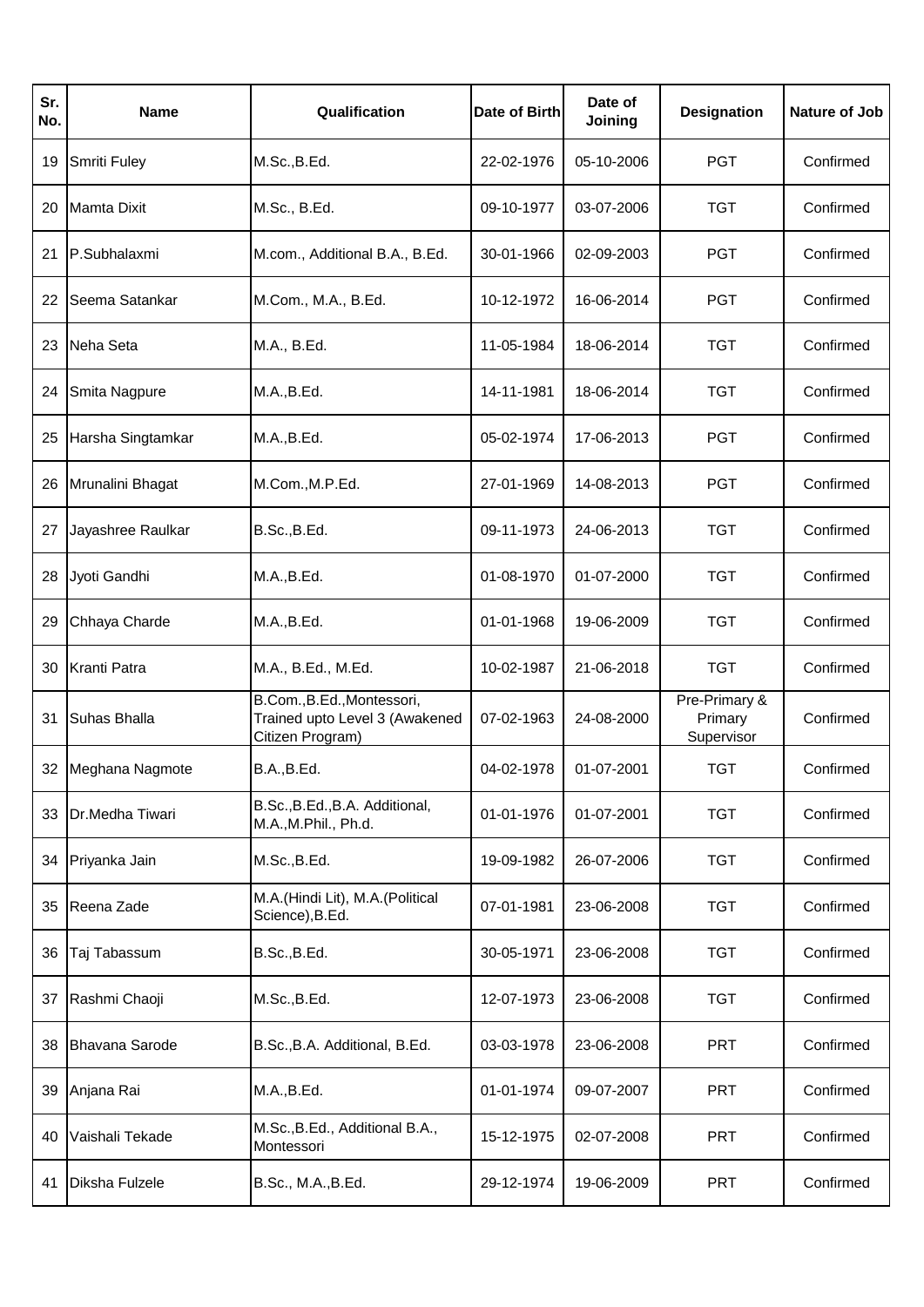| Sr.<br>No. | Name              | Qualification                                                                                                                                                                                | Date of Birth | Date of<br>Joining | <b>Designation</b> | Nature of Job |
|------------|-------------------|----------------------------------------------------------------------------------------------------------------------------------------------------------------------------------------------|---------------|--------------------|--------------------|---------------|
| 42         | Noor Hussain      | B.Sc., B.Ed.                                                                                                                                                                                 | 07-05-1972    | 23-07-2008         | <b>TGT</b>         | Confirmed     |
| 43         | Rehana Qureshi    | B.Sc., B.Ed.                                                                                                                                                                                 | 24-10-1972    | 19-06-2009         | <b>PRT</b>         | Confirmed     |
| 44         | Shubhangi Salunke | B.Sc., B.Ed., CTET                                                                                                                                                                           | 01-04-1984    | 23-06-2009         | <b>PRT</b>         | Confirmed     |
| 45         | Jyotsna Puranik   | B.Sc., B.Ed., CTET                                                                                                                                                                           | 21-09-1969    | 23-06-2008         | <b>TGT</b>         | Confirmed     |
| 46         | Vigya Sharma      | B.Com., Additional B.A., B.Ed.,<br>Montessori, CTET                                                                                                                                          | 27-04-1974    | 01-07-2004         | <b>TGT</b>         | Confirmed     |
| 47         | Rupali Arvikar    | B.Sc., Additional B.A., B.Ed.                                                                                                                                                                | 11-04-1975    | 01-07-2011         | <b>PRT</b>         | Confirmed     |
| 48         | Sushma Mohane     | M.A., B.Ed., M.Phil.                                                                                                                                                                         | 12-12-1979    | 19-06-2009         | <b>TGT</b>         | Confirmed     |
| 49         | Leena Kadukar     | B.Sc., B.Ed., Certificate Course in<br>Vedic Mathematics, CTET                                                                                                                               | 09-06-1983    | 07-01-2011         | <b>PRT</b>         | Confirmed     |
| 50         | Connie D'Souza    | B.A., B.Ed., D.Ed.                                                                                                                                                                           | 12-02-1964    | 01-07-2000         | <b>TGT</b>         | Confirmed     |
| 51         | Shubhangi Mandpe  | B.A., M.A., B.Ed., CTET                                                                                                                                                                      | 29-03-1978    | 19-06-2009         | TGT                | Confirmed     |
| 52         | Hemlata V. Chari  | B.Com., B.Ed.                                                                                                                                                                                | 02-08-1964    | 01-09-2003         | <b>PRT</b>         | Confirmed     |
| 53         | Darshana Karia    | M.Com., Additional B.A., B.Ed.                                                                                                                                                               | 15-11-1968    | 18-07-2005         | <b>PRT</b>         | Confirmed     |
| 54         | Rakhi Pandey      | B.A., B.Com., B.Ed.                                                                                                                                                                          | 11-09-1972    | 25-06-2012         | <b>PRT</b>         | Confirmed     |
| 55         | Kamala Iyer       | B.Sc.(Bio), B.A. (Geo),<br>M.A.(Eng), B.Ed., P.G.D.N.D.,<br>D.S.M., Diploma in Teaching of<br>Science at Upper Primary Stage<br>(NCERT), Advance Training<br>(Scout), Basic Training (Guide) | 05-12-1971    | 05-07-2012         | <b>TGT</b>         | Confirmed     |
| 56         | Laxmi Maske       | M.A., B.Ed., Montessori                                                                                                                                                                      | 19-07-1976    | 23-06-2008         | <b>PRT</b>         | Confirmed     |
| 57         | Sankisha Bhalekar | M.A., B.Ed.                                                                                                                                                                                  | 23-08-1986    | 24-06-2013         | <b>PRT</b>         | Confirmed     |
| 58         | Sujata Rahate     | M.Sc., B.Ed., Certificate Course<br>in Vedic Mathematics                                                                                                                                     | 02-06-1975    | 23-06-2014         | <b>TGT</b>         | Confirmed     |
| 59         | Rashmi Iyer       | B.A., B.Ed., Montessori, CTET                                                                                                                                                                | 25-10-1981    | 01-07-2012         | <b>PRT</b>         | Confirmed     |
| 60         | Sahyadri Thosar   | B.Sc., M.Sc., B.Ed.                                                                                                                                                                          | 06-01-1987    | 08-07-2013         | <b>PRT</b>         | Confirmed     |
| 61         | Medha Majumdar    | B.Com., B.A., B.Ed., Montessori,<br>F.C.E.D., P.G.D.C.P., Masters in<br>Spiritual Counselling, Foundation<br>in Arts                                                                         | 10-07-1968    | 11-09-2006         | Counselor          | Confirmed     |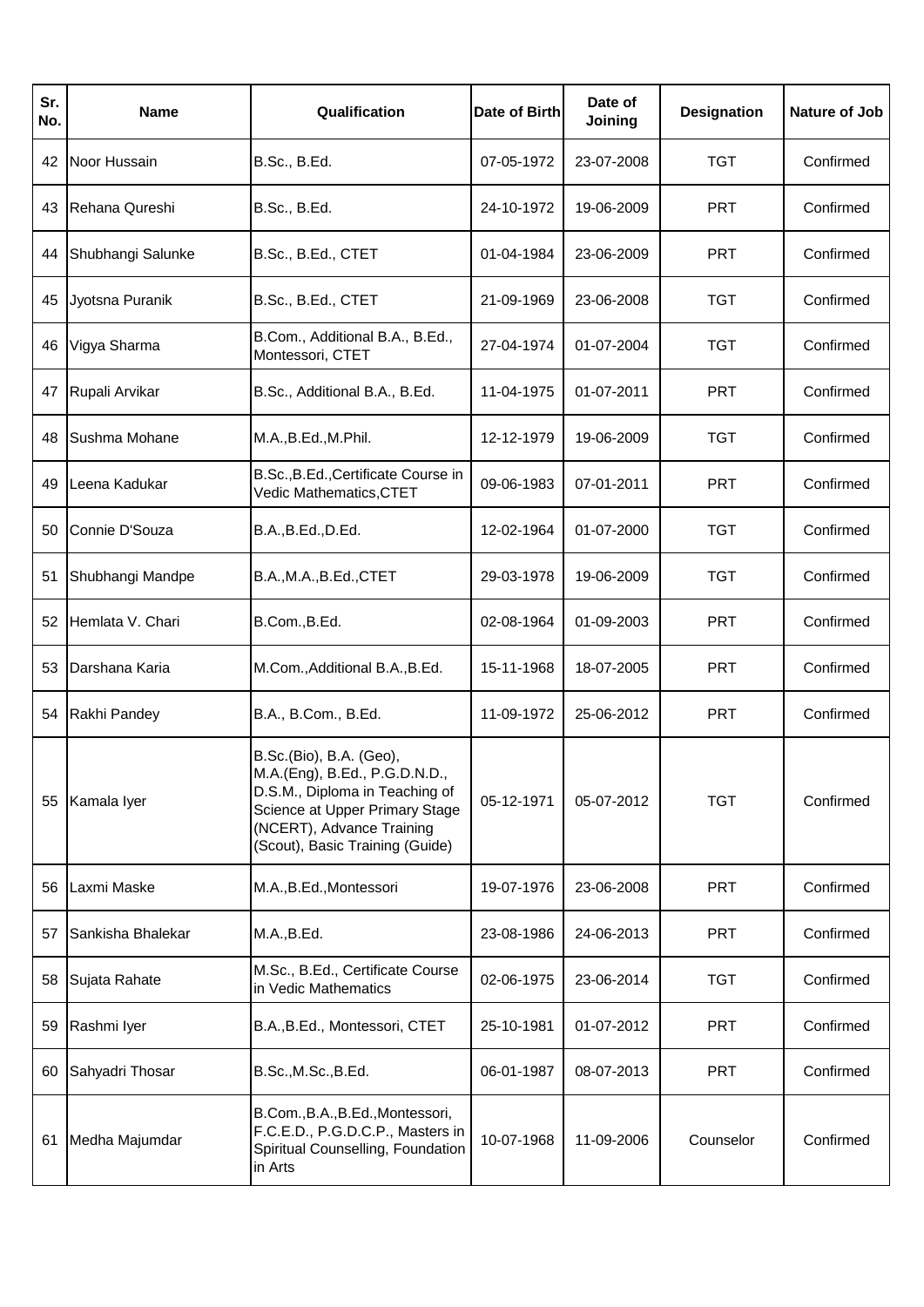| Sr.<br>No. | Name                   | Qualification                                                                                                           | Date of Birth | Date of<br>Joining | <b>Designation</b>                 | Nature of Job |
|------------|------------------------|-------------------------------------------------------------------------------------------------------------------------|---------------|--------------------|------------------------------------|---------------|
| 62         | Anushree Chakrabarty   | M.Sc., B.Ed.                                                                                                            | 08-03-1980    | 22-06-2015         | <b>PRT</b>                         | Confirmed     |
| 63         | Mangala Ushekwar       | B.A., Double M.A., B.Ed.                                                                                                | 20-07-1971    | 01-08-2016         | <b>PRT</b>                         | Confirmed     |
| 64         | Veenum Srivastava      | M.Sc., B.Ed., NTT                                                                                                       | 15-02-1980    | 15-06-2017         | <b>TGT</b>                         | Confirmed     |
| 65         | <b>Akshay Pal</b>      | B.Com., B.P.Ed., M.P.Ed.                                                                                                | 27-12-1981    | 01-07-2017         | PRT (PE)                           | Confirmed     |
| 66         | Abha Shukla            | M.A., B.Ed., TET                                                                                                        | 01-01-1976    | 21-06-2018         | <b>PRT</b>                         | Confirmed     |
| 67         | Shailesh Deoghare      | M.A.Visharad (Tabla)                                                                                                    | 11-07-1980    | 01-07-2000         | <b>TGT</b>                         | Confirmed     |
| 68         | Ravindra Shende        | B.A., M.P.Ed.                                                                                                           | 23-12-1976    | 25-08-2006         | <b>TGT (Physical</b><br>Education) | Confirmed     |
| 69         | Prajakta Dharkar       | M.F.A., A.T.D.                                                                                                          | 16-12-1975    | 23-06-2008         | <b>TGT</b>                         | Confirmed     |
| 70         | Pradnya Fulzele        | M.A., M.Lib.                                                                                                            | 29-10-1978    | 25-06-2008         | Librarian                          | Confirmed     |
| 71         | <b>Ritesh Pillewar</b> | B.A., M.P.Ed., CCY, D.Y.Ed.                                                                                             | 04-09-1983    | 19-06-2009         | PRT (Physical<br>Education)        | Confirmed     |
| 72         | Jyoti Gill             | B.A., Music Visharad                                                                                                    | 03-10-1969    | 01-07-1999         | <b>PRT</b>                         | Confirmed     |
| 73         | Suwarna Choudhari      | M.C.A., M.Com., P.G.D.C.A.                                                                                              | 12-10-1977    | 19-06-2009         | <b>PRT</b>                         | Confirmed     |
| 74         | Vaishali Walke         | M.F.A., A.T.D.                                                                                                          | 15-06-1977    | 03-11-2009         | <b>PRT</b>                         | Confirmed     |
| 75         | Raju Sah               | B.C.A., M.C.A.                                                                                                          | 03-02-1982    | 01-07-2003         | <b>PRT</b>                         | Confirmed     |
| 76         | Sapna Anand            | B.Com., A.T.D., G.D.Art,<br>Dip.A.Ed.                                                                                   | 18-09-1978    | 01-07-2003         | PRT                                | Confirmed     |
| 77         | Savita Managalgiri     | B.A., Montessori                                                                                                        | 29-12-1963    | 26-06-1999         | <b>PPT</b>                         | Confirmed     |
| 78         | Kiran Bahute           | B.Com.II, Montessori                                                                                                    | 17-06-1968    | 01-07-2001         | <b>PPT</b>                         | Confirmed     |
| 79         | Achanta Jagadamba      | B.Com., Montessori                                                                                                      | 12-06-1969    | 21-07-2010         | <b>PPT</b>                         | Confirmed     |
| 80         | Neelima Salodkar       | B.Sc., B.Ed., Montessori                                                                                                | 07-11-1972    | 01-07-2011         | <b>PPT</b>                         | Confirmed     |
| 81         | Bhavana Ramdohkar      | M.Com., Montessori                                                                                                      | 14-06-1971    | 01-07-2011         | <b>PPT</b>                         | Confirmed     |
| 82         | Anjali Kulkarni        | B.Sc.                                                                                                                   | 11-10-1972    | 01-07-2011         | Laboratory<br>Assistant            | Confirmed     |
| 83         | Avinash Hanwate        | B.Com., B.P.Ed., Blackbelt 3<br>Dan, No.81,93 Junior Division<br>Pre-commission Course (Air<br>Wing NCC) Second Officer | 21-09-1986    | 25-06-2012         | PRT (Physical<br>Education)        | Confirmed     |